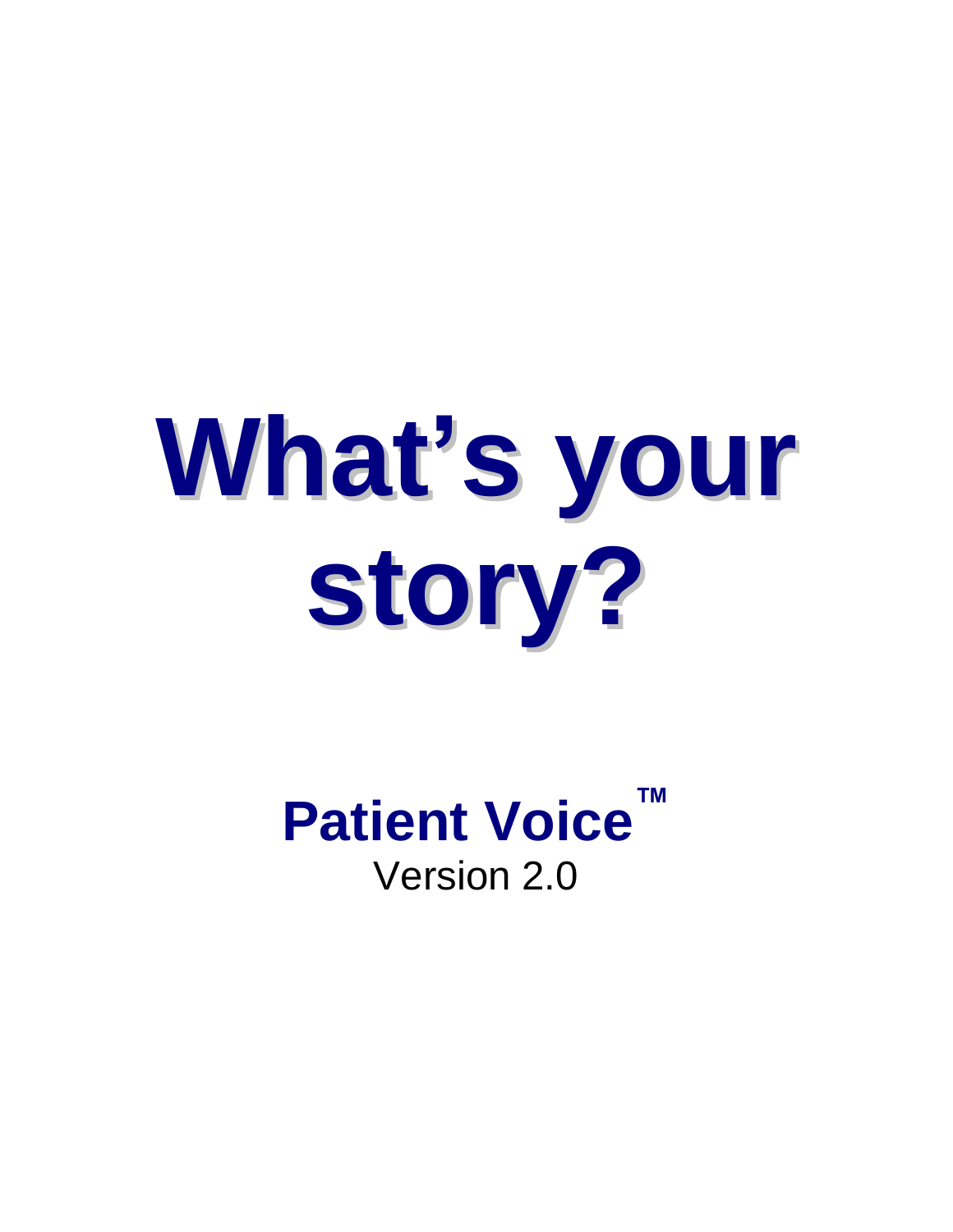### Everybody has a story …

- The botched diagnosis that led to the early demise of a family member.
- The chronic epilepsy that defies successful treatment.
- The frustration with getting an appointment to see a General Practitioner, or worse, a specialist.
- What drugs and other treatments really work?
- When can we fully trust the health system again?

### … and you know the situation is not getting any better.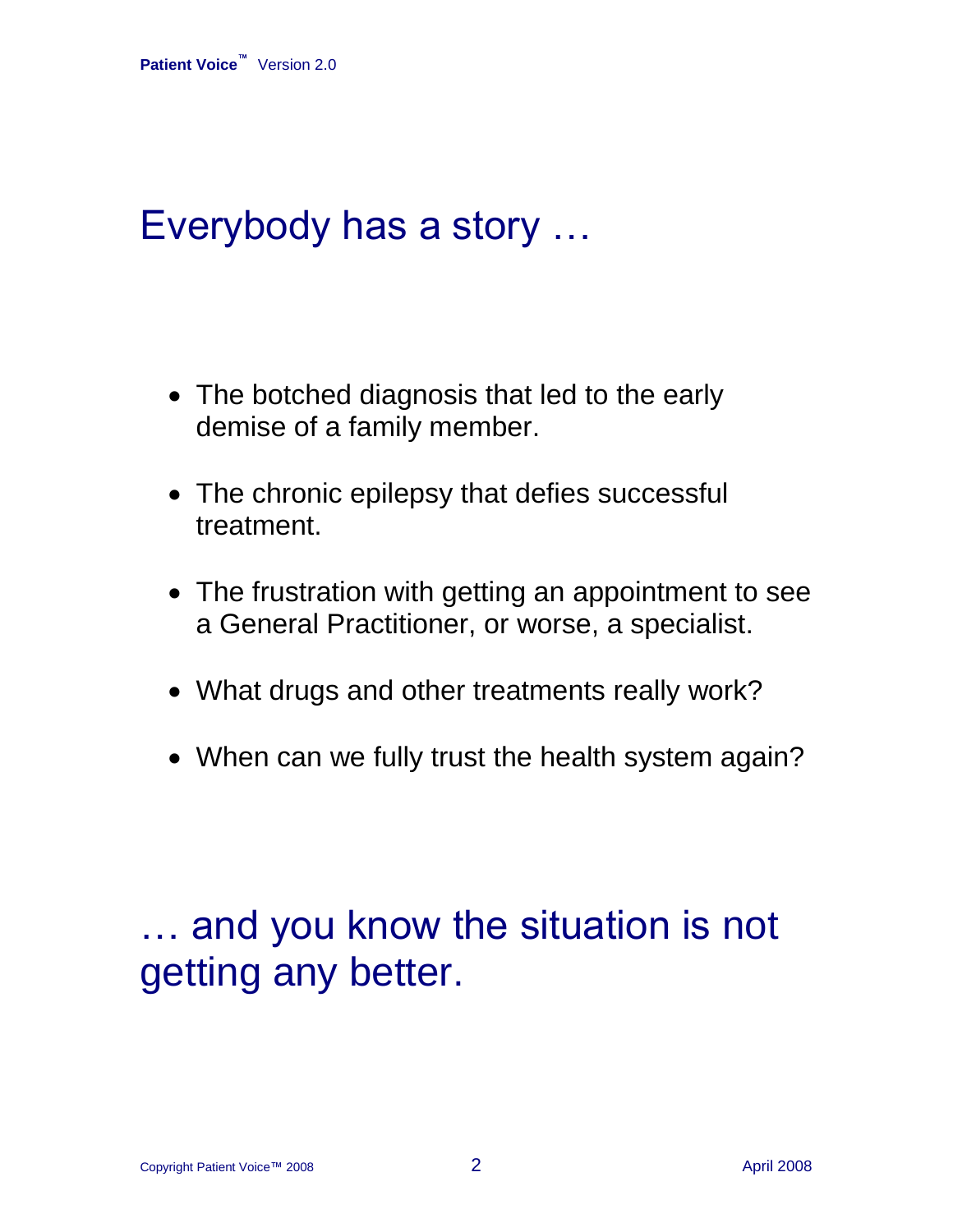### Issues

- 1. A rapidly growing and aging population.
- 2. Poor paper-based health records.
- 3. Duplication, frustration, confusion and mistakes.
- 4. The scarcity of doctors, nurses and technicians.
- 5. The health industry is not "patient-centric".

| The Patient Voice™ Solution                                                                          |
|------------------------------------------------------------------------------------------------------|
| 1. "Personal Health Records" are patient controlled<br>health records, accessed online.              |
| 2. Better health record accuracy provides evidence<br>to doctors, improving treatment outcomes.      |
| 3. Serving people suffering from chronic disease,<br>their families, healthy people, and physicians. |
| 4. An easy to use supplement to existing health<br>records, monitoring patient's illness trajectory. |
| 5. Supports advanced chronic disease research.                                                       |
|                                                                                                      |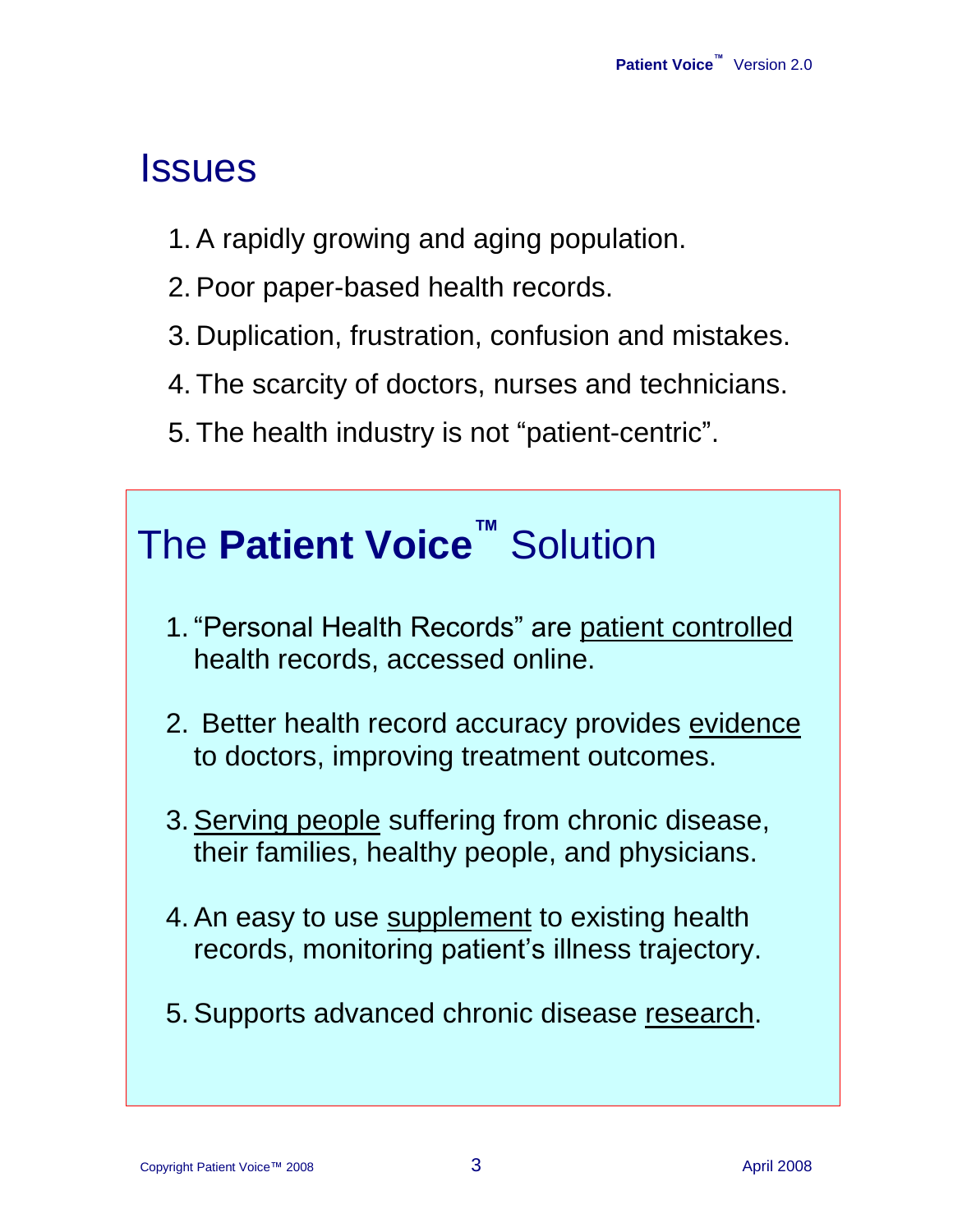### Are we getting good value?

#### \$495 \$160  $S-$ \$100 \$200 \$300 \$400 \$500 Total Federal and Provincial Revenues Total Spending on Health **Tax Revenue vs. Health Spending in Canada, 2007 (C\$ billions)**

*About \$0.32 of every tax dollar collected in Canada goes into the health system. That system is heralded by many as exemplary. Source: Ministry of Finance, Canada; CIHI; Ministry of Finance of each province*

"When doctors graduate from medical school, the top 33% of the class make the best researchers, the middle 33% make the best doctors, and the bottom 33% make the most money."

*Source: BC Provincial Health Officer, 2003*

"Medical guesswork. From heart surgery to prostate care, the health industry knows little about which common treatments really work."

*Source: Business Week, May 29, 2006*

The key cause of long waiting lists in the Canadian health system is "block funding", where physician billing codes can take precedence over quality patient care.

*Source: President, Canadian Medical Association, 2008*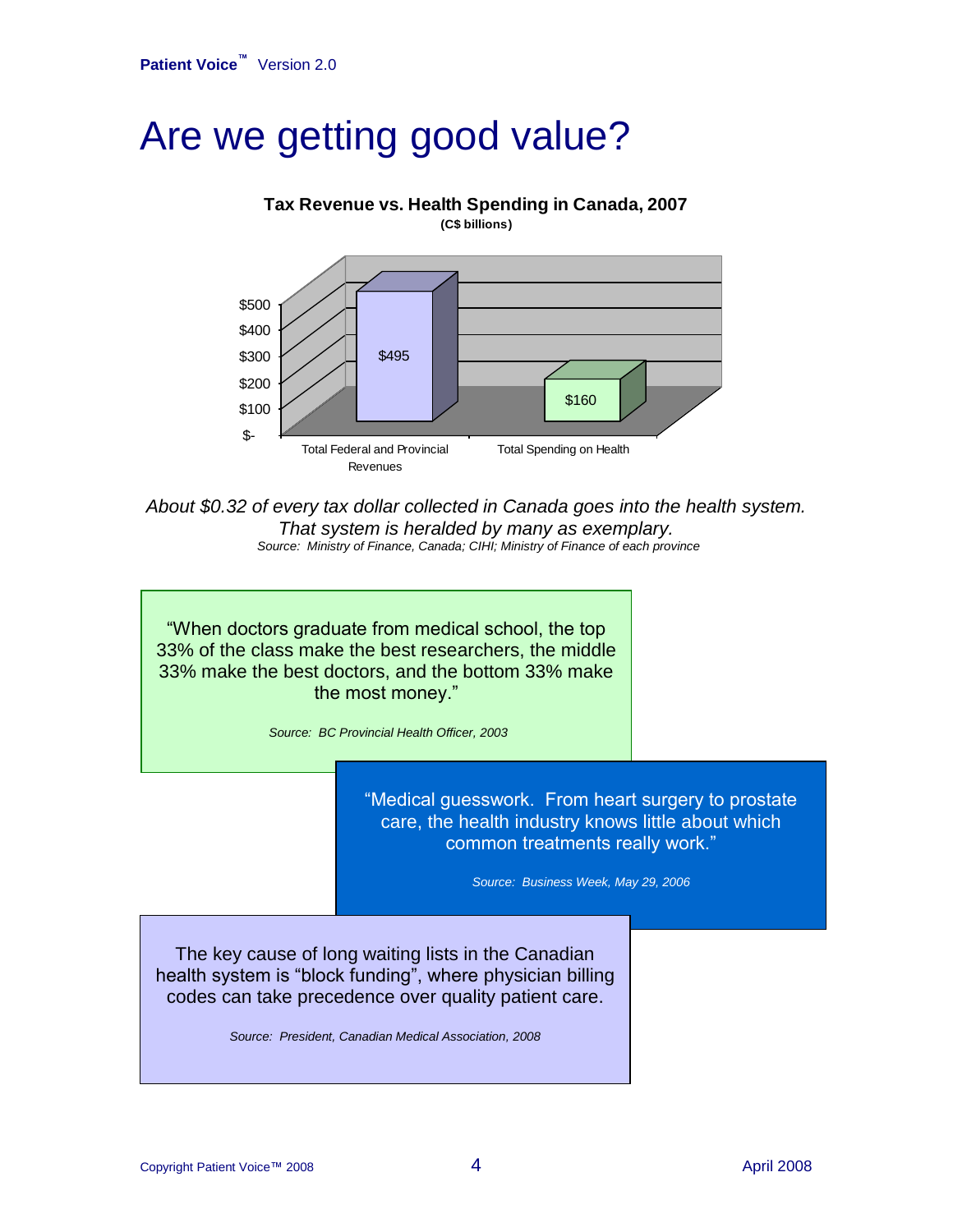# **Patient Voice™** has real value

**Patient Voice™** is built to improve the outcomes of medical treatment. Clear evidence of successful treatments are tracked by the system. A sample of other valuable contributions and insights includes:

- Patients are better prepared prior to treatment.
- The accuracy of patient reporting to health teams improves.
- Patients provide better information to doctors, other caregivers, friends and family members with less effort.
- Portability of health records supports team health services.
- Dosage balancing enhances efficacy of medications.
- Chronic (vs. acute) condition observations are emphasized.
- The system makes it easy to capture **Condition** (i.e. I had a headache); **Intervention** (I took an Aspirin); and **Outcome** (the headache went away) details over extended periods of time.
- 'David Brailer, former National Coordinator for Health in the U.S., stated that "… Just as we saw consumers take a more active role in various key life activities such as investing, so too will we see the consumer take a much more active role in their own healthcare, particularly the baby-boom generation who is aging…" *(Source: Branham Group, 2007)*
- The personal health record (PHR) market category exists within the projected \$1.4B electronic health record market. Growth for 2008 is projected at 12%. *(Source: IDC Health Industry Insights, 2007)*
- After one year with no changes to the system, 77% of pilot project patients login to **Patient Voice™** every week. *(Source: Patient Voice™ usage statistics, 2007)*
- Multinational corporations including Microsoft and Google have recently announced plans to support personal health record deployment in the US. Their efforts will help make traditional sources of patient data (from clinics, hospitals, insurance companies, pharmacies, test facilities and others) more accessible to patients. That "infrastructure" will improve **Patient Voice™** applications by providing more data to the patient more easily.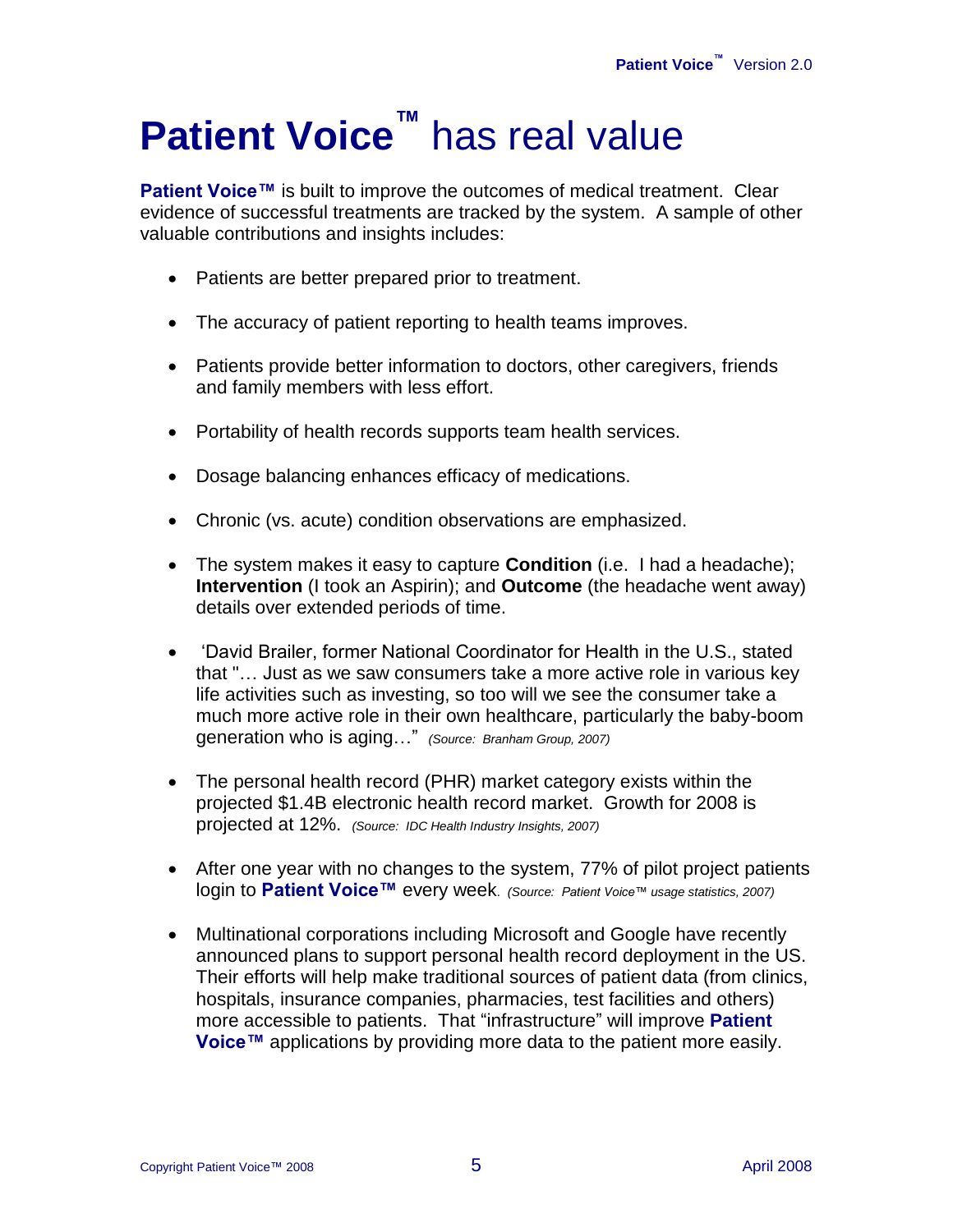### Feedback on Version 1.0

"Patient Voice enables me to go into a doctor's appointment prepared."

*(Source: pilot project patient, 2007)*

"I get very tired of going into doctor's offices and seeing a million paper records filed, and only hope they haven't lost mine. And sometimes they do. Staff changes, and the system is clogged with paper. And doctors are so rushed, booking patients every 15 minutes"

*(Source: pilot project caregiver, 2007)*

"You probably realize that I really like this Patient Voice and all the possibilities it offers - I appreciate the opportunity to share my thoughts on the process, as well!"

*(Source: neurologist, 2007)*

"I am enjoying using this. The desktop view is fine for me, and I liked the clean and nonmedical look (Look Mom, no icons/buttons... Wow!)."

*(Source: neurologist, 2007)*

"I have another medical condition and was wondering if I could use the medication history for those medications as well as it would be a great resource for my family if anything were to happen to me?"

*(Source: pilot project patient, 2007)*

"I like the idea that I can keep track of my life, and empower my doctors visits with real information such as when I had tests, blood work done, who my doctors are. I really like printing out the graph and taking it to my doctors appointment, so I can point out low days, and good days."

*(Source: pilot project patient, 2007)*

### **History**

| <b>June 2000</b> | Assignment from <b>Microsoft</b> . Corvallis Clinic (300,000 patients)                            |
|------------------|---------------------------------------------------------------------------------------------------|
|                  | (custom electronic health record system developed under contract)<br><i><b>Microsoft</b></i>      |
| October 2001     | Private public partnerships in healthcare IT research                                             |
|                  | (develop online M.Sc. degree in health information science at 4 Canadian universities; develop    |
|                  | Graduate degree research project in GRID computing for the health system; develop proteomic lab   |
| October 2004     | information management software start-up company)<br>Patient Voice™ idea born                     |
|                  |                                                                                                   |
|                  | (Kitchen table discussion of how to improve Mom's role as caregiver for chronically ill brother.) |
|                  | Preliminary design                                                                                |
| January 2005     | Association with patient group                                                                    |
|                  | <b>Advisory Committee</b>                                                                         |
| August 2005      | <b>IBM</b> partnership established                                                                |
|                  | Prototype launch                                                                                  |
| Sept 2005        | Privacy Policy developed, <b>KPMG</b> partnership                                                 |
| March 2006       | <b>Patient Voice™ Charter</b><br>K.PMG.                                                           |
|                  | April 2006 Pilot Project launch                                                                   |
| June 2006        | <b>Patient consultations</b>                                                                      |
|                  |                                                                                                   |
| April 2007       | KEY FINDING: 77% pilot patients login weekly, after one year                                      |
| October 2007     | Microsoft Health Vault Version 1.0 announced. "Infrastructure not apps."                          |
| March 2008       | Google Health Version 1.0 announced. "Infrastructure not apps."                                   |
| April 2008       | Patient Voice™ Version 2.0 development. "Apps not infrastructure!"                                |
|                  |                                                                                                   |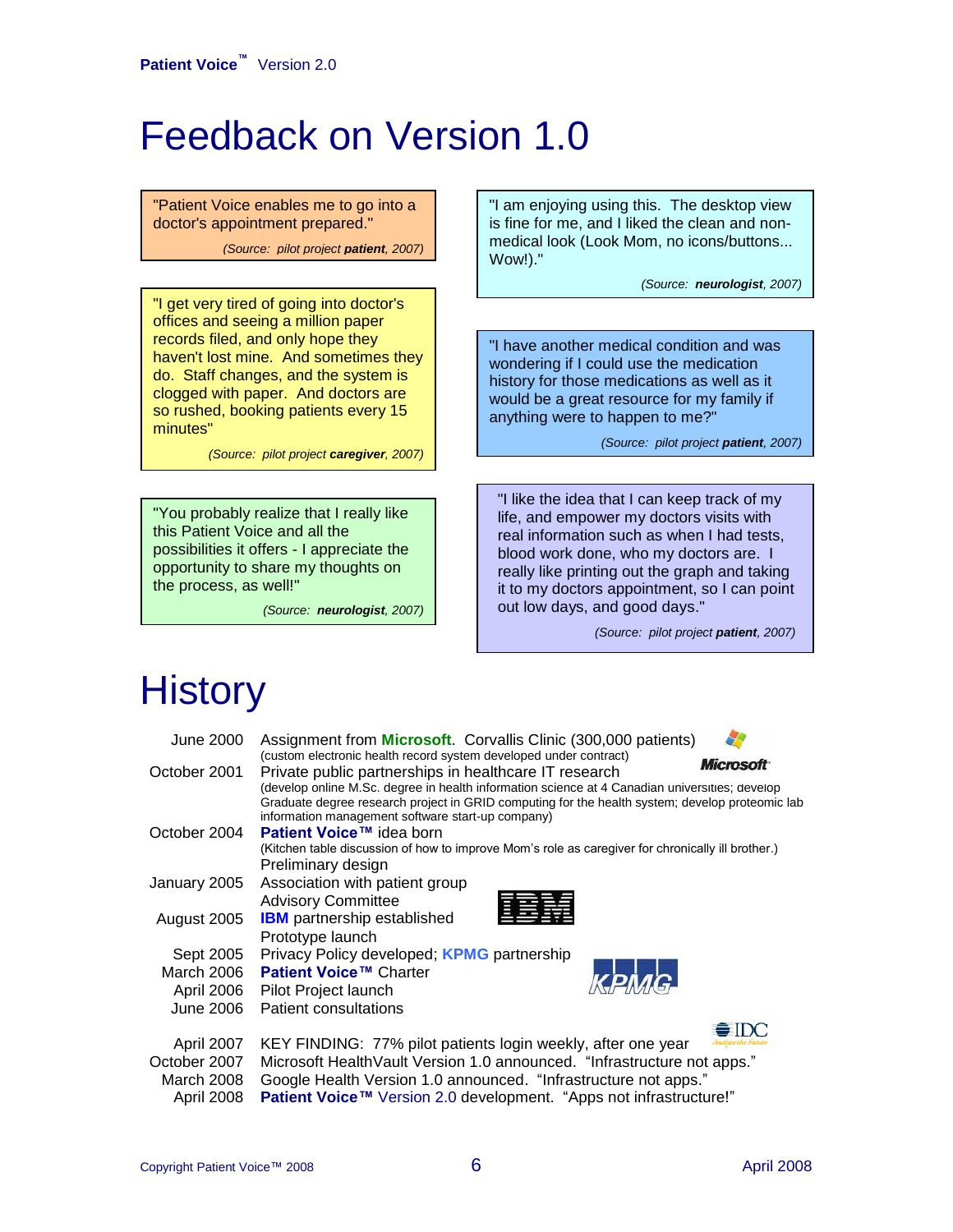# How **Patient Voice™** works

#### **What to Expect**

| E-mail reminders       | To use the system daily, which may be ignored.<br>$\bullet$                                                                                                                                                                                                                                                                                |  |  |
|------------------------|--------------------------------------------------------------------------------------------------------------------------------------------------------------------------------------------------------------------------------------------------------------------------------------------------------------------------------------------|--|--|
| <b>Daily Questions</b> | Online questionnaires relating to a specific condition. If you don't<br>$\bullet$<br>feel too well one day, choose to do just a few questions.                                                                                                                                                                                             |  |  |
| <b>Health History</b>  | Track detailed information about a condition, about the<br>$\bullet$<br>interventions undertaken by you and your medical team, and about<br>the outcomes of those treatments.                                                                                                                                                              |  |  |
| <b>Status Graph</b>    | The ability to view at a glance changes in your condition over time,<br>$\bullet$<br>based on your input to Daily Questions and Health History.                                                                                                                                                                                            |  |  |
| Lists                  | Keep current lists of medications, family health conditions,<br>$\bullet$<br>physicians, friends and family and a variety of other important<br>information.                                                                                                                                                                               |  |  |
| Security               | You will control two passwords. One is yours and should not be<br>circulated to anyone. One is for friends, family and others. It will<br>allow them to see your records, but not to change them. Only the<br>subscriber (patient), or their designated caregiver, should be<br>entering data about a patient in the Patient Voice system. |  |  |
| Privacy                | Protection of your Patient Voice records according to industry best<br>practices in place on our host platform at IBM Canada, and in<br>accordance with our Privacy Policy.                                                                                                                                                                |  |  |
| Research               | The strictly anonymous use of some elements of your records in<br>concert with many other similar records to indicate trends, which<br>once identified, may lead to improvements in your treatment and in<br>your condition.                                                                                                               |  |  |
|                        | No annoving advertising!                                                                                                                                                                                                                                                                                                                   |  |  |

#### **What not to Expect**

**No annoying advertising!**

- Do not expect medical opinions about your condition, treatments or expected outcomes.
- Do not expect chat rooms, discussion groups, mailing lists or other related online services.
- Do not expect Patient Voice to replace your physician's advice.

#### **Suggested Best Practices**

- For the first few weeks, use the system daily or every other day.
- Keep track of specific conditions (symptoms, side effects etc.), interventions (medication changes, surgery, physiotherapy etc.) and outcomes (general information and specifics).
- Track all medications, changes to those meds, and other treatments you undergo.
- Let a few friends and family know that they can login to check your recent status, and provide them with your login name (your e-mail address) and with the password you selected upon registration for friends and family.
- After a week or two, view a graphic to see at a glance how your condition changes over time.
- Give out only the password for "Friends & Family" that you setup when you first registered. You may also change either password any time you wish. Just remember to let your friends and family know!

**\$70/year subscription!**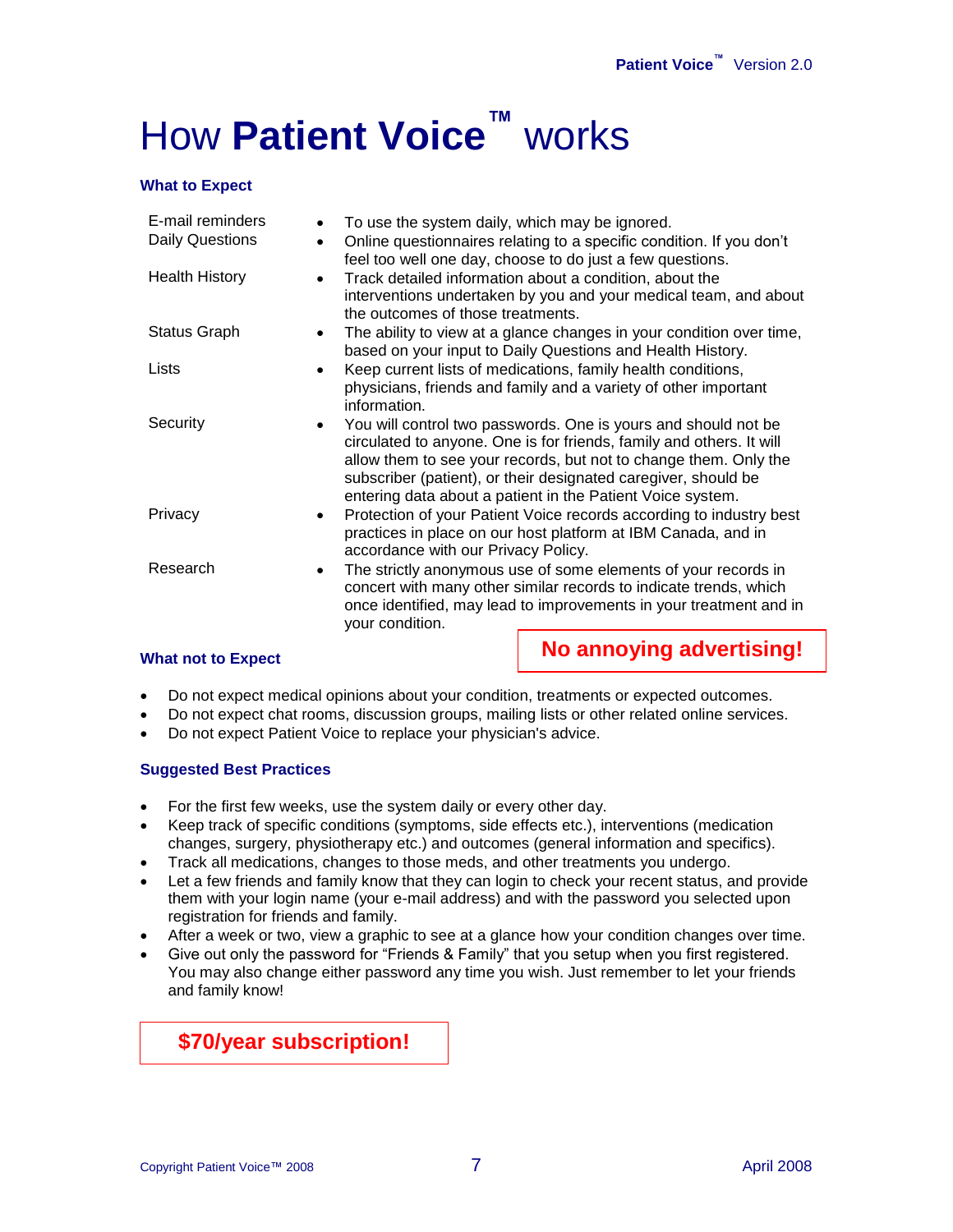### Estimated Market Size

More people than you may think suffer from at least one chronic disease. The approximations below are based on the number of people reported to be living with the condition today, or the 'prevalence' of the disease.

Epilepsy and Parkinson's Disease are listed first in the table, because the **Patient Voice™** Pilot Project (started in April 2006) continues to service those patient groups today. Other groups of interest are listed later in the table, and are being considered for inclusion in Version 2.0.

The table below describes the number of people in Canada and the US in each patient group. The population of the US in 2007 was about 301.1 million, while Canada's population was about 33.4 million.

| <b>Patient Group</b>   | % of Pop<br>(approx.) | US & Canada<br>(approx.) |
|------------------------|-----------------------|--------------------------|
| Epilepsy               | 0.6%                  | 2,007,181                |
| Parkinson's Disease    | 0.3%                  | 1,137,402                |
| Over 65                | 14%                   | 45,830,622               |
| "Worried Well"         | 10%                   | 33,453,009               |
| <b>Eating Problems</b> | 15%                   | 50,179,513               |
| Drug Abuse             | 18%                   | 58,542,765               |
| Alcoholism             | 14%                   | 45,496,092               |
| Arthritis              | 13%                   | 43,488,911               |
| Anxiety                | 12%                   | 40,143,611               |
| Migraine               | 10%                   | 33,453,009               |
| Heart & Stroke         | 10%                   | 31,780,358               |
| Depression             | 8%                    | 27,598,732               |
| <b>Diabetes</b>        | 5%                    | 16,391,974               |
| Osteoporosis           | 4%                    | 14,719,324               |
| Cancer                 | 3%                    | 11,151,003               |
| Alzheimers             | 1%                    | 3,345,301                |
| Aids                   | 0.2%                  | 669,060                  |

*(Sources: Statistics Canada, Health Canada, Heart & Stroke Foundation, National Cancer Institute, Mood Disorders Society and others.)*

Actual potential subscribers to **Patient Voice™** can be calculated according to the following formula. The calculations are based on findings from the pilot project.

| <b>Disease</b>         | <b>US &amp; Canada</b> | Approx. 10%  | Approx. 10% | Approx 15%  |
|------------------------|------------------------|--------------|-------------|-------------|
|                        | (approx.)              | "visible"    | "engage"    | "use daily" |
| <b>Eating Problems</b> | 50.2 million           | 5.02 million | 502,000     | 75,300      |
| "Worried Well"         | 33.5 million           | 3.35 million | 335,000     | 50,250      |
| Heart & Stroke         | 31.8 million           | 3.18 million | 318,000     | 47.700      |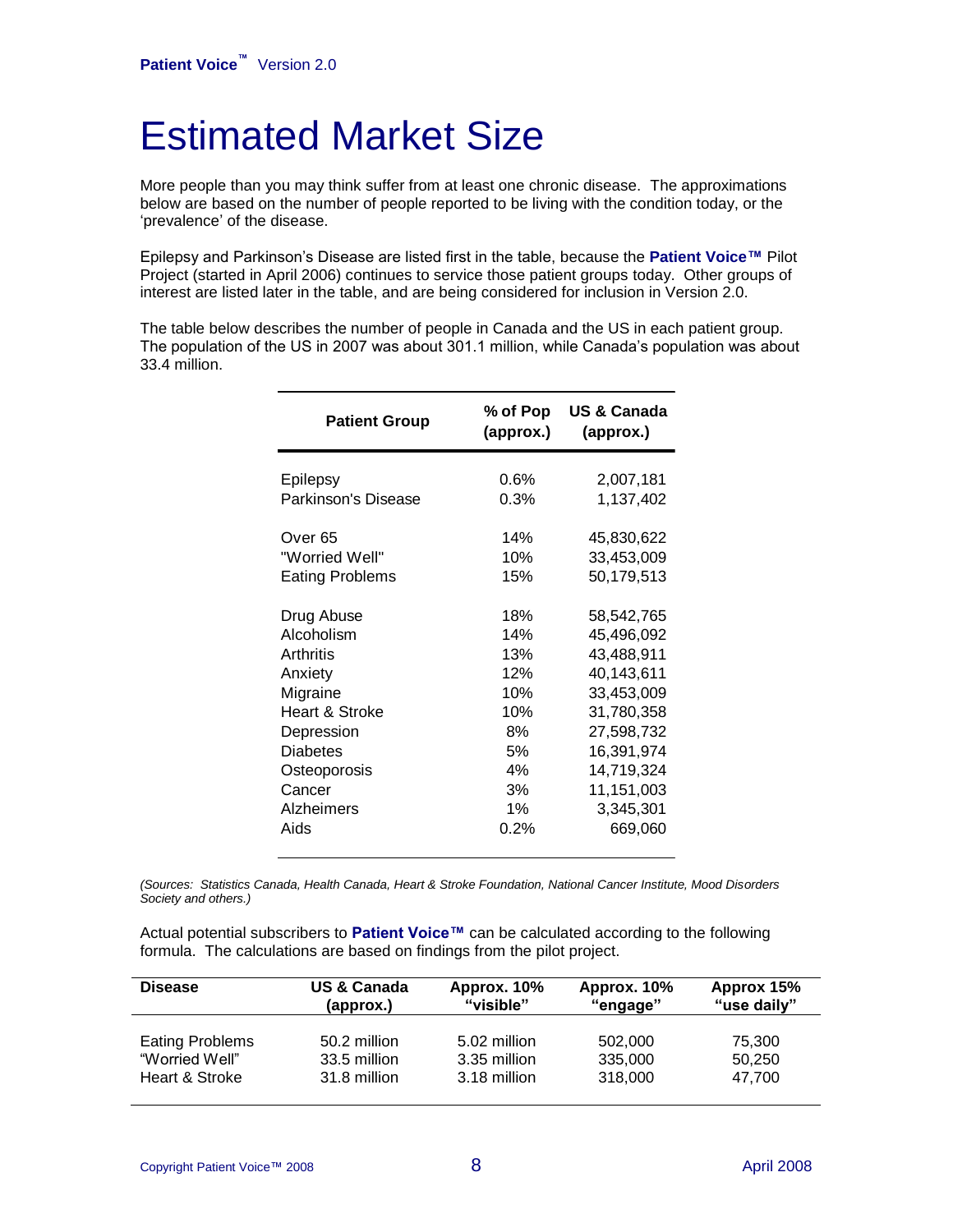### Version 2.0 Enhancements

| <b>Automated Meds</b><br>Balancing                                                                                                      |  | This is the <b>Patient Voice™</b> proprietary algorithm for calculating and presenting<br>improved treatment outcomes associated with medications dosage<br>adjustments. Improvements to tracking side effects, and timing for drugs to<br>take effect and wear off will also be addressed. |  |  |
|-----------------------------------------------------------------------------------------------------------------------------------------|--|---------------------------------------------------------------------------------------------------------------------------------------------------------------------------------------------------------------------------------------------------------------------------------------------|--|--|
| <b>New Patient Groups</b>                                                                                                               |  | Version 2 will support a larger audience in two ways. Several new patient<br>groups will be added and supported in much the same way as Epilepsy and<br>Parkinson's are handled now. Secondly, patients will be able to manage more<br>than one condition inside their online profile.      |  |  |
| <b>More Questionnaires</b>                                                                                                              |  | Version 2 will enhance the editorial content of questionnaires presented to<br>patients. More and better questions, question rotation, patient selection of<br>questionnaires and other improvements will be addressed.                                                                     |  |  |
| <b>Printed Reports</b>                                                                                                                  |  | Patients will be able to better prepare for meetings with their medical team with<br>a selection of clear and informative printouts. Make the most of your 15<br>minutes with the specialist by choosing from a set of preformatted reports.                                                |  |  |
| "Triggers"                                                                                                                              |  | Version 2 will initiate efforts to identify the "triggers" (dietary, exercise, stress,<br>medication etc.) which are associated with specific "conditions". Recall that<br>conditions, interventions (treatments) and outcomes are presently well covered<br>in Version 1.                  |  |  |
| Alerts                                                                                                                                  |  | Medications scheduling, caregiver reminders, patient action items, deterioration<br>or improvement notifications and other system generated alerts will be<br>developed.                                                                                                                    |  |  |
| <b>Nutrition Aid</b>                                                                                                                    |  | Keep track of how diet relates to overall health, over time.                                                                                                                                                                                                                                |  |  |
| Imaging                                                                                                                                 |  | Import X-rays, MRI, CAT scans and other images from your health team.                                                                                                                                                                                                                       |  |  |
|                                                                                                                                         |  | about:blank - Microsoft Internet Explorer<br>$\Box$ o $\Box$                                                                                                                                                                                                                                |  |  |
|                                                                                                                                         |  | 编<br>Edit View Favorites Tools Help                                                                                                                                                                                                                                                         |  |  |
|                                                                                                                                         |  | ←Back - → - ④ D) 企   ⊙QSearch @ Favorites ※Media ※   乾- 刍 ゴ 目                                                                                                                                                                                                                               |  |  |
|                                                                                                                                         |  | V & Go Links >> M McAfee SiteAdvisor<br>Address                                                                                                                                                                                                                                             |  |  |
|                                                                                                                                         |  | <b>NEW - FOR PATIENTS</b>                                                                                                                                                                                                                                                                   |  |  |
| Patient's Status - Microsoft Internet Explorer<br>View Favorites Tools Help                                                             |  | $-10x$<br>$\mathbf{m}$                                                                                                                                                                                                                                                                      |  |  |
| ・→・@② 企   QSearch GilFavorkes (PMedia ③   马・④   ⊙  ・ 国                                                                                  |  | <b>SUMMARY REPORT - for <patient></patient></b>                                                                                                                                                                                                                                             |  |  |
| v 0Go Links >> McAfee SteAdvisor<br>Address   8 https://www.patientvoice.ca/survey/datagraph.asp#bottom<br>The period: The last 2 weeks |  |                                                                                                                                                                                                                                                                                             |  |  |
| Please click on any Survey Box in the graph to view details of the questionnaire completed that day.                                    |  |                                                                                                                                                                                                                                                                                             |  |  |
| <b>Patient's Progress Chart</b>                                                                                                         |  |                                                                                                                                                                                                                                                                                             |  |  |
| Survey Overlay<br>Condition                                                                                                             |  | Outcome Rating ---- Survey Trend<br>ey Overlay indicates: SLOW IMPROVEMENT<br>Line                                                                                                                                                                                                          |  |  |
|                                                                                                                                         |  | dition Rating indicates: 1.7 average; OUCH!                                                                                                                                                                                                                                                 |  |  |

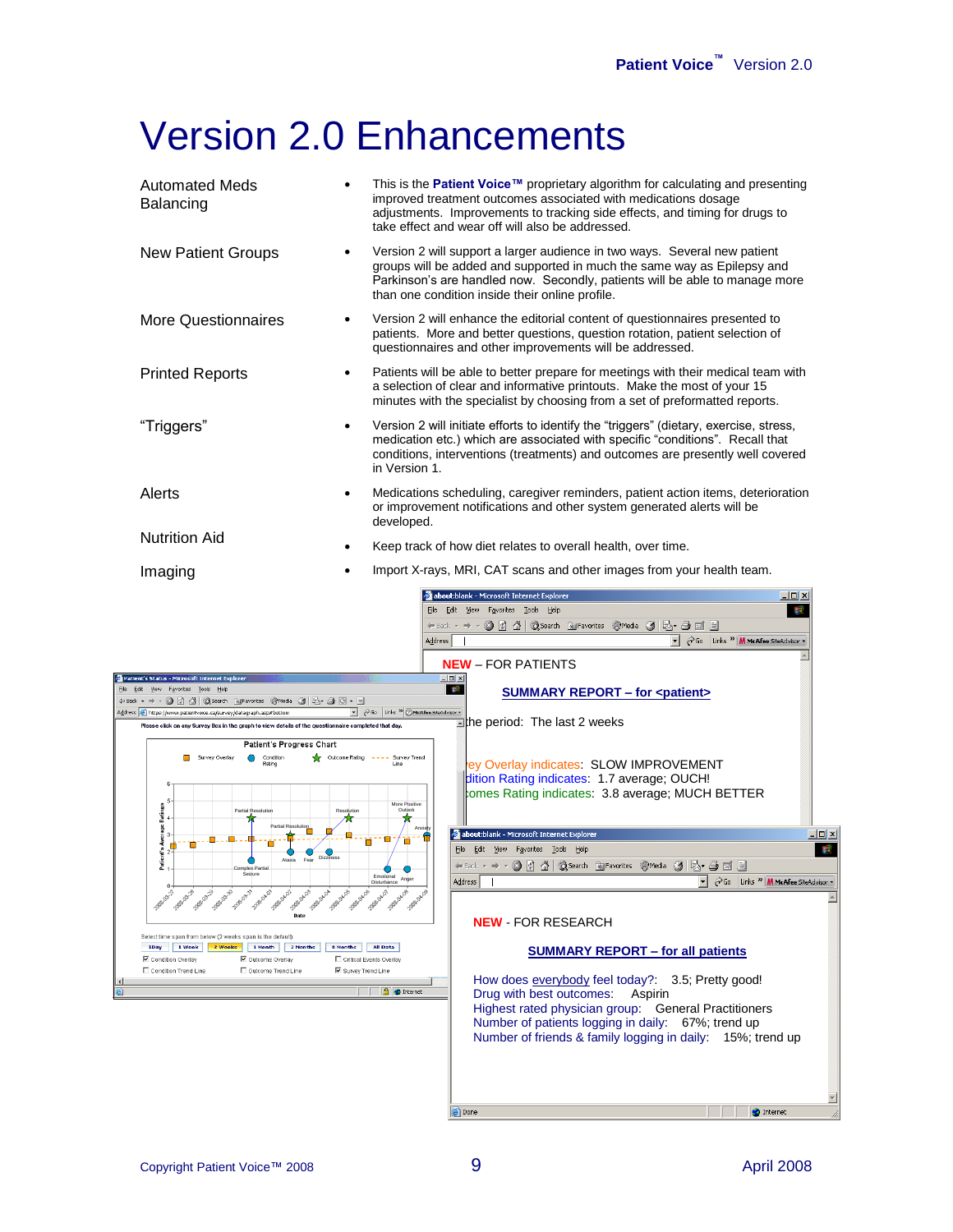### Next Steps

#### **Long term partnerships**

The most important activity presently underway is the development of long term partnerships to effectively manage and sustain **Patient Voice™.** To maintain the independence we have achieved requires that we not/NOT undertake traditional partnerships, for example with multinational pharmaceutical companies.

We require multiple partners who can provide capital, marketing strategy and tactics, healthcare IT experience, and patient advocacy background. They will include individuals, companies and other progressive organizations. We have no debt to the health industry. We strive to make accountability commonplace, while improving sustainability in patient care.

Our team to date has included our patient advisors; a professional Advisory Board (primary caregivers; a retired Ph.D. & Director of Nursing Studies; a retired Privacy Commissioner; a neurologist; a retired Professor of Art & Design; a lawyer; non-profit agency staff and many others); and international corporate affiliations including Microsoft, IBM, KPMG, Hill & Knowlton and others.

#### **Focus**

What we have done so far has worked very well. So we will keep doing what we have been doing, improving where we can.

Our improved focus on maintaining the unique patient-centric model will, over time through research serve to unite patients, and eventually find cures. There is an impending crisis, a "boomer tsunami", but systems like **Patient Voice™** will provide relief. We will continue to focus on patient wellness and quality patient care over physician practice patterns and pharmaceutical company profits.

#### **Fixes**

The "fixes" and enhancements to be incorporated in **Patient Voice™** Version 2 are being prioritized. Some ideas have already been presented in the previous pages, and are in development. Generally system development happens in three stages: development, testing and production implementation.

The system will continue to put ease of use at the top of the list of all priorities for development. Version 1 delivered a platform that works well. Version 2 will build on that success, simplifying and making more elegant key functionality, while adding new features.

Incorporation of HL-7 standards, while considering defacto standards emerging from other key players entering the personal health record market (without detracting from our focus), will also distinguish **Patient Voice™** 2.0.

#### **Outreach**

Finally, we need to reach out to patients directly. Our experience to date has demonstrated that patient advocacy groups generally lack resources and independence to effectively bring forward "big ideas" to their constituents. Direct advertising, Internet outreach and new sales tactics are all under development.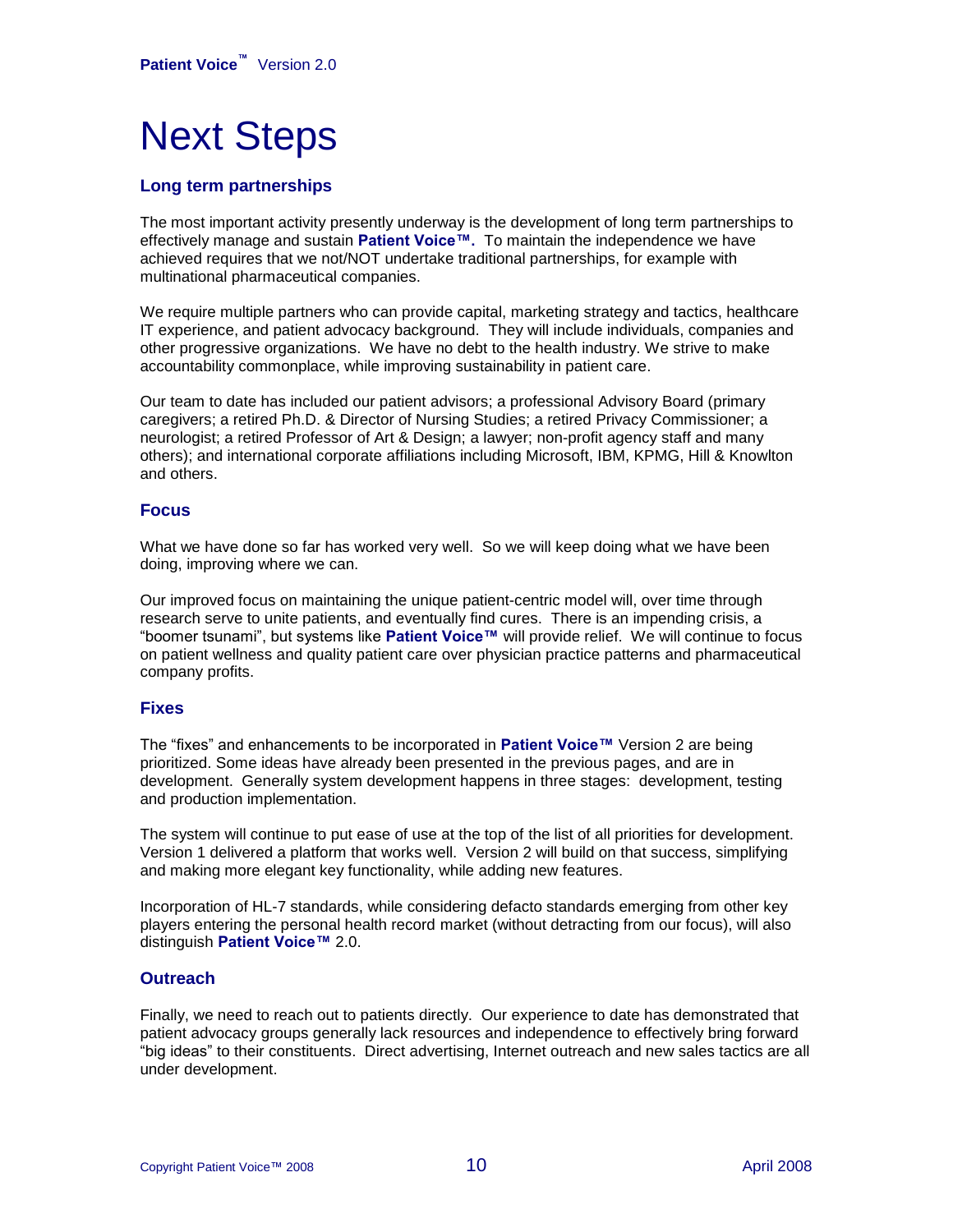## **Opportunities**

April 25, 2008

Greetings,

Do you want to ensure your health is not your children's burden? Addressing that problem requires innovation, not just more exercise and better eating habits!

I personally believe that because we do not elect physicians and health system administrators, there should be greater accountability for the vast resources which they control.



The idea for Patient Voice™ came about around my Mom's kitchen table in late 2004. How could I use my experience to improve the quality of her retirement years? My brother's chronic epilepsy, and Mom's role as his primary caregiver, led to an early focus on neurological disease. We put together a team with the shared goals to improve the outcomes of medical treatment, and to improve research particularly with "hard cases".

After 8 years working in advanced areas of the healthcare IT field, and more than 15 years before that in the IT business working around the world, I feel confident predicting that personal health records are going to be "bigger" than e-mail. I can say that because I was there for the dawn of both, and our predictions have been accurate so far. It will take 5 to 10 years for personal health records to become as pervasive, slightly less time than it took for everyone to use e-mail as they do today.

During the development of the Patient Voice™ system we have heard many stories. We have learned a great deal. The obstacles anticipated have been overcome. In a health industry where patients and caregivers are not always a priority, the "hard cases" can be found at the bottom of the pile. We have found endemic issues of poor diagnosis, no therapeutic treatment, untested medications, poor regimens and ineffective medications balancing. It has also been shocking to experience the poor communication within the system that has resulted in massive frustration within the patient community.

Doctors need some help. The system needs some help. But patients and caregivers ought to be the ultimate beneficiaries.

Patient Voice™ has an interesting history and the system has received a good deal of positive feedback. The serious investments of time and money by my company and my family have mitigated the risks of the early days. Now is the time for expansion and for Version 2. There is a huge market beckoning in the US and Canada, that can easily grow into a vibrant, multi-lingual global user community.

This is an ambitious effort, but it is practical, and so far things have turned out very well. The initial valuation of our equity has increased about five times since we first offered it in 2002. The next round of capitalization will be the most profitable yet. Now is the time to get involved.

We have a good plan. We fiercely defend our independence. We have shown focused leadership and serious commitment through our investments. World-class partners are part of the great team we are building. Could you be a part of that team? A background role is perfectly acceptable. Specifically we seek capital, marketing support and patient advocacy background.

Patient Voice™ points us in a positive direction. You can help. Make your story part of the solution.

Sincerely,

Patrick Arnold President